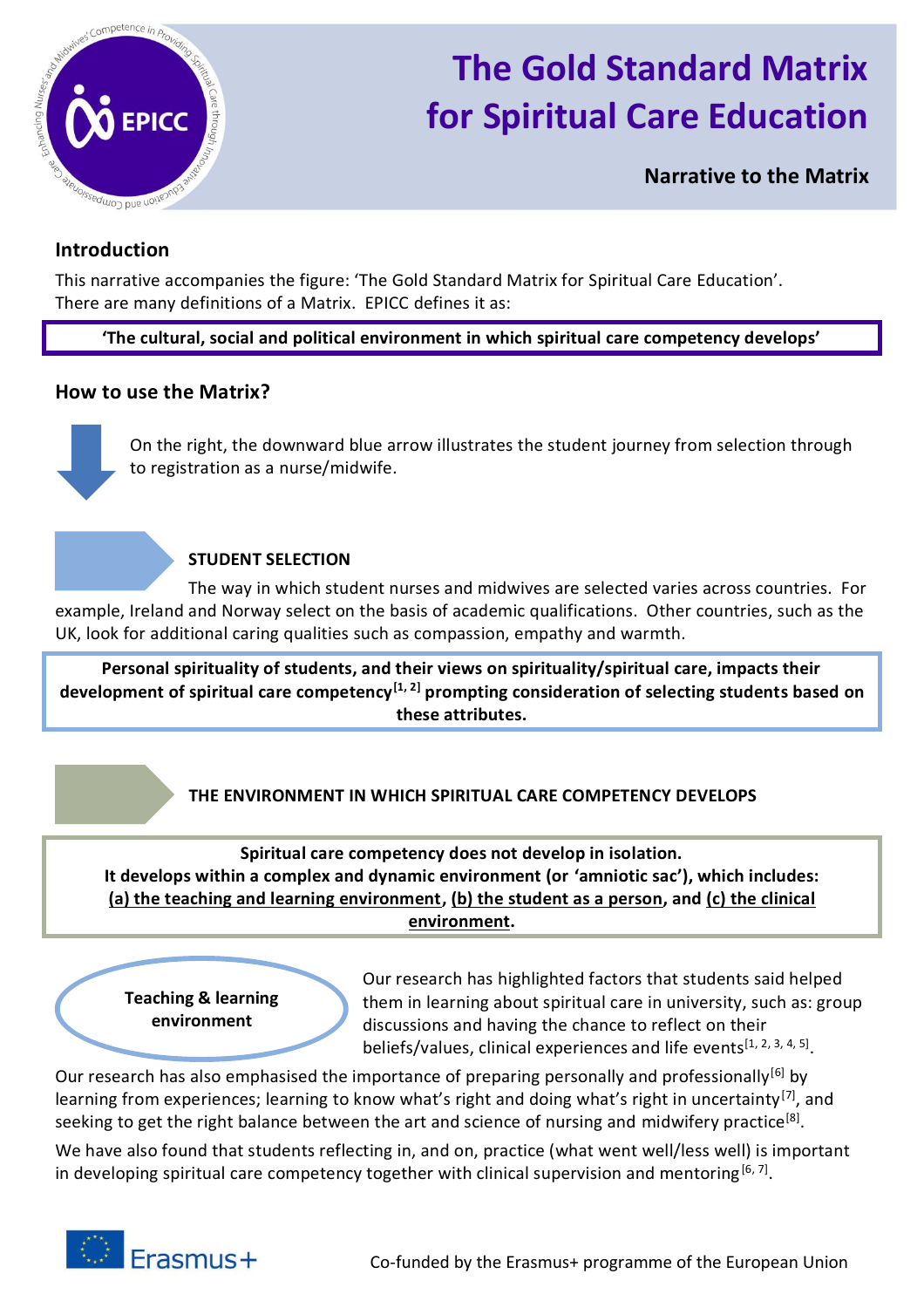

Our research has demonstrated that students who scored highest in perceived spiritual care competency viewed spirituality and spiritual care broadly, not just in religious terms (SSCRS).

Students also scored highly on personal spirituality (spiritual wellbeing [JAREL] and spiritual attitude/involvement [SAIL]) and

reported experience of personal life events (although weakly correlated with perceived competency) $[1, 2, 3]$ 3] .

Students demonstrated preparedness for spiritual care<sup>[1, 6]</sup> (something that many qualified nurses say they lack<sup>[9]</sup>). Patients tell us that other attributes, such as personal warmth, compassion and empathy are also important for spiritual care. As spiritual care requires the ability to contain and deal with emotions, self-care is important.



Many factors influence students' spiritual care competency development in the clinical environment.

Caring for people (patients/clients) in clinical practice provides students with real life experiences and helps them to gain a deeper understanding of the complexity of spiritual care<sup>[2, 6]</sup>.

The leadership style of the nurse in charge (micro level), together with whether practice is task-oriented or person centred<sup>[4]</sup>, will influence to what degree students feel they can provide spiritual care. The ethos can infiltrate through the organisation as a whole (macro level) and will affect whether a student feels affirmed or undermined. Spiritual care can be seen as an 'add-on' (in which case there may not be time, especially if there is short staffing<sup>[10]</sup>, or as integral to good nursing care (care given in a way that is spiritual<sup>[11]</sup>). How the wider and multi-professional team operates<sup>[10]</sup>, together with role models (good and bad)<sup>[6]</sup> students see on a daily basis can also help or hinder spiritual care competence development of students.

Where there is lack of peace, quiet and privacy, it may hinder the delivery of spiritual care<sup>[10]</sup>. Often the clinical environment can be a turbulent and unpredictable place with competing demands and tensions between medical and holistic models of practice<sup>[10]</sup>. If there is emphasis on the biomedical model<sup>[10]</sup> then the main focus may be on 'doing' rather than 'being'. In other words, a focus on the science rather than the art<sup>[4]</sup> of nursing, and on measurable outcomes rather than the quality of care or the patient experience. It may be difficult to provide spiritual care in an organisation where the biomedical model prevails.

# **ASSESSED TO BE COMPETENT IN SPIRITUAL CARE AT POINT OF REGISTRATION**

The student will then be assessed as to whether they have met the 4 competencies (outlined in the EPICC Spiritual Care Education Standard) before they register. Questions to considered here include:

(1) Who assesses whether the competences have been met (the student themselves, university lecturer, clinical supervisor, or all three)?

(2) Should the competencies be mapped against the 3 or 4 years of the degree (e.g., competency 1 during year 1, competency 2 during year 2, competencies 3 and 4 during year 3 and/or 4?).